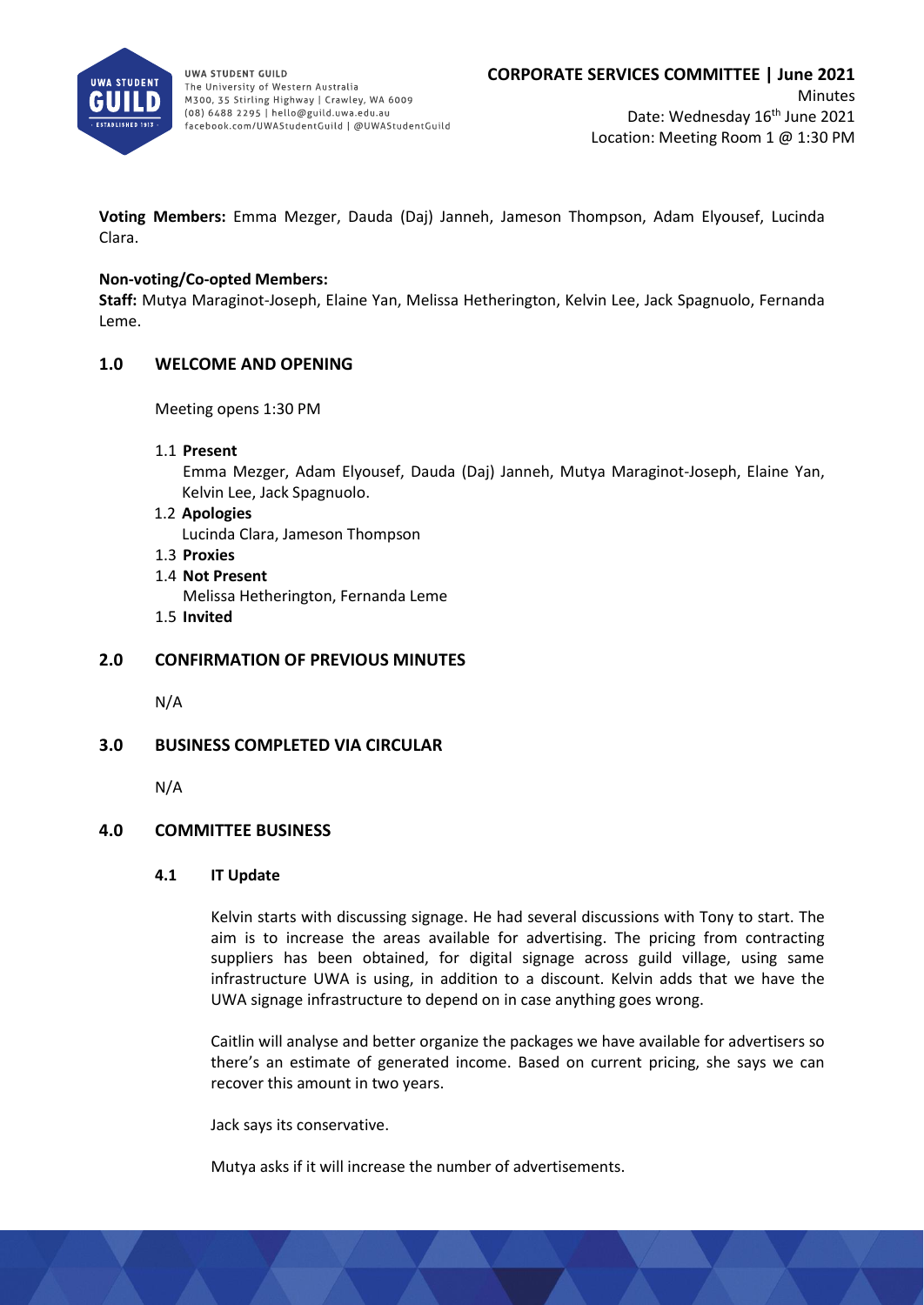Jack says, currently we have the paper posters, which look unappealing. He adds that digital screens must be obtained. That will generate more income, even if we do not have a large number of screens.

Emma asks if the digital screens are A4 sized.

Jack says they are about 40 to 50 inches, and will be spread around across UWA, not just Guild Village. This way, the Guild will control 100% of the content posted.

Emma says this will be useful for the over 150 clubs that advertise.

Tenants and outside advertisers will take advantage of this too, Jack says, saying we can tap into that. If there is a new system in place, money will be recovered quick.

Jack re-iterates that paper posters currently do not last long, especially in the rain.

Spending on advertising has to go through the Strategic Resources Committee, then Guild Council for approval as it may require around \$40,000 yearly.

Jack says a business case will be sent out.

Emma says it is a worthwhile investment. Daj agrees and re-iterates what Emma said.

Mutya says it is an expenditure and it generates revenue, in the long term.

Daj says it is innovative, in terms of how the Guild communicates with students. Daj asks how many screens are to be bought.

Jack says twenty, with four within the Refectory. He adds that all the outlets and Guild Village will have some too.

oOh!media screens generate a little bit of income and we will undergo negotiation.

Kelvin says it is good to bear in mind that these are all inside displays.

Mutya says we can gauge interest for outside ones later down the line.

Jack says removal of all infrastructure and fixing up the walls the paper posters are on will require a cost.

Mutya says maintenance should be included in the business case.

Kelvin says it is cost effective to get new screens if they fail rather than fixing.

Mutya tells Kelvin to consider and include the lifespan each unit takes to replace in the business case.

Kelvin then discusses 'Renew IT', a company which recycles old computers, monitors etc. This agreement involves them giving the Guild money back for anything they collect. They refurbish, sell and donate gadgets. They donated some machines for students who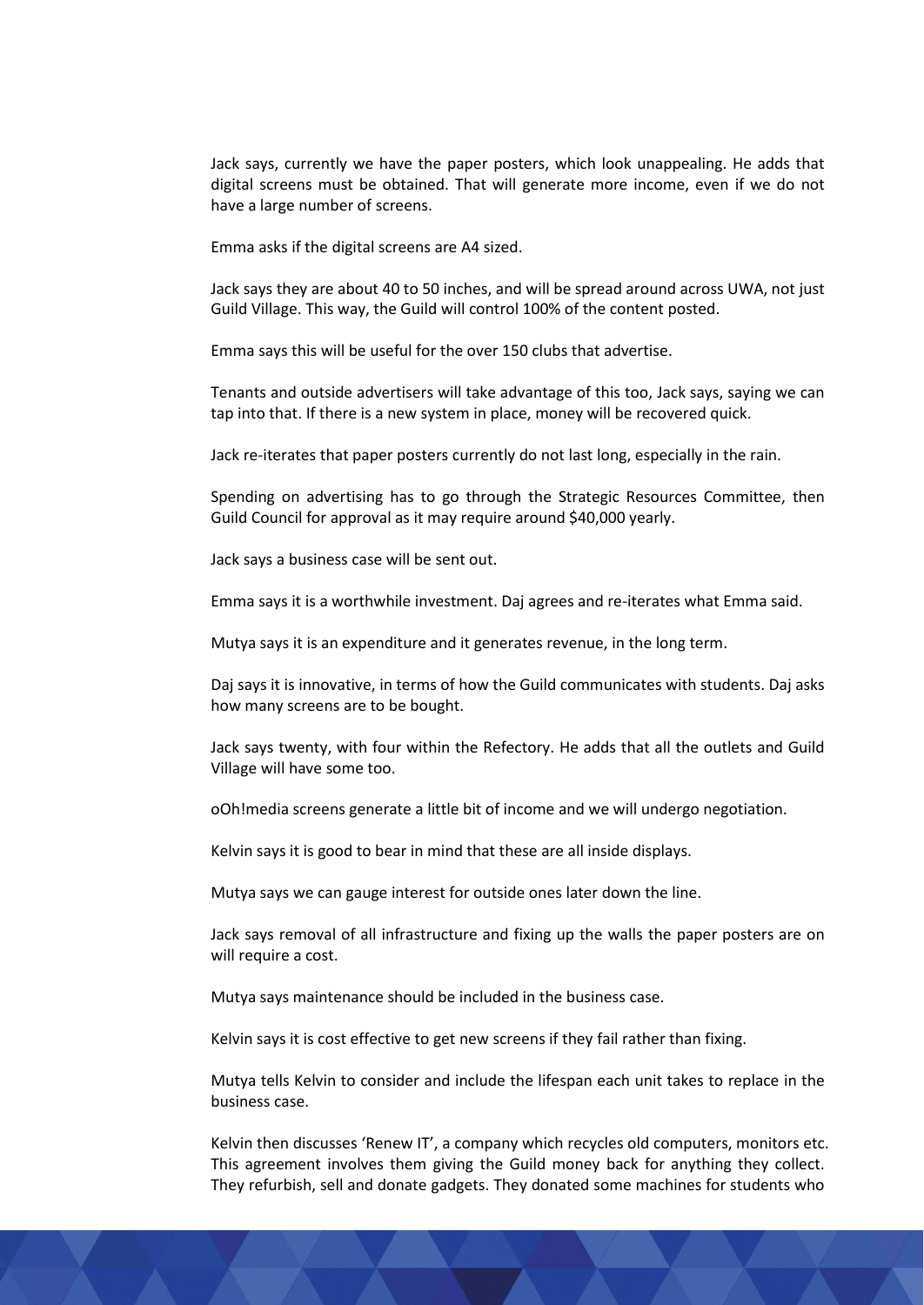were impacted by Covid-19 , and twelve machines to Guild Volunteering. Mutya asks if we have a written agreement.

Kelvin says no.

The Guild has plenty of old gear, Kelvin says, and this is a good way to get rid of it.

Mutya asks if we need permission, from this committee and tells Kelvin to send an email to the Corporate Services Committee with all information and wait for an endorsement to proceed.

As for the Westpac EFTPOS upgrade program, 2/3 of machines used in the Guild Village have changed to a new model, with people commenting this should have happened a while ago. The change is to a more reputable brand. As for how long it will take before they all change, Kelvin will find out soon. He mentions there will be improvements on performance as a result.

Jack says it inhibited performance and now it works better, as the old machines were not effective.

Emma asks about the IGA EFTPOS machines.

Jack says they are ANZ ones and are not the Guild's responsibility.

As for Venture, the Student Innovation Centre, there have been long discussions with Dell to form a partnership. Kelvin adds that they have given Venture high end desktop machines at no cost to use. He is not sure of the exact specifications but the machines are worth \$5000.

Jack asks about an interactive digital screen.

Kelvin says this has not happened yet, but Dell have offered a try-and-buy for 30 days for the multitouch interactive screen.

Interaction with Guild staff and Elected Guild Representatives is discussed. Kelvin says the aim is to find common IT problems, gaps in knowledge, and put together a wiki-page for support and common IT issues so any simple problems can be solved easily.

### **4.2 TASK POS**

Jack says there are issues with POS system, especially in the back of house functionality. We have not received a service, and there is discussion on service level based on SLA improvements.

Another step is to have a look at other options regarding the back of house area and Mutya will look into that. This includes the cost of upgrading, loyalty programs and coffee preordering. An ordering kiosk like McDonald's will cost an additional amount of money, she says.

Emma asks about preferred names on coffee orders.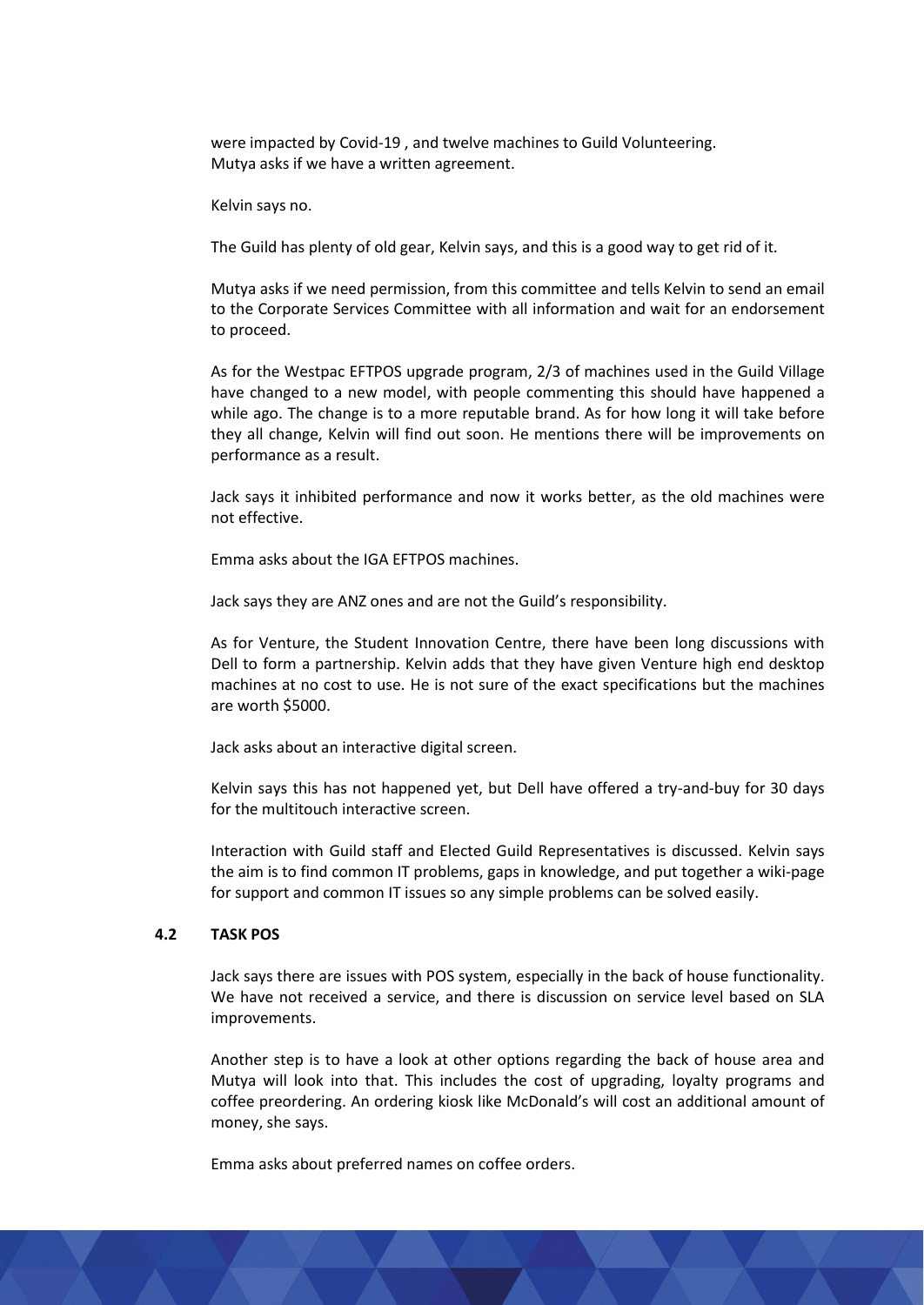Jack says this functionality should be there but the current system is clunky. A replacement program than Task is being explored.

Jack says we should not get rid of Task, the current software adapted, until we find something else. An improved service level is a start.

He adds that it is prohibited for student data to leave the University. When using Calista, service is limited to in-house and cannot have any other systems. The POS system is going towards a cloud-based one. There is a subscription based POS system and Jack says this will allow the system to work better.

The current units are due for replacement and need to be replaced to move to another system. This service level agreement, when signed, will give more time decide whether we will continue our partnership with Task or find a new partner.

For preferred names, Jack says when we get a service in place, it will be a matter of hours' worth from their end to get this working.

### **4.3 Areas of Improvement**

Daj says there has been a big gap between Council members and staff and suggests finding a more efficient way to communicate.

Alongside the wiki page mentioned earlier, proper job descriptions for Office Bearers (OB's) are important. Consulting with staff to accomplish this would be helpful.

Jack says that Chloe Keller and the IT staff know when to reach out to OB's about certain things.

Daj mentions that there are handover documents handed from subsequent OB's from previous year OB's, but says it is not sufficient.

Jack says when the new Council came in, the Directors got involved and were engaged with the elected representatives. There were also activities to learn more about each other and what Directors/staff do.

Daj says he can send an email out to put in a different type of handover with what OB's are meant to do, and staff members can contribute to this document. This can be included in the letter given to Council members at the start of their term.

Emma says roles are explained in the Guild regulations and does not think everyone will engage to send in a document. She highlights that OBs are free to work however they like as well.

#### **5.0 ALL OTHER BUSINESS**

N/A

### **6.0 CLOSE AND NEXT MEETING**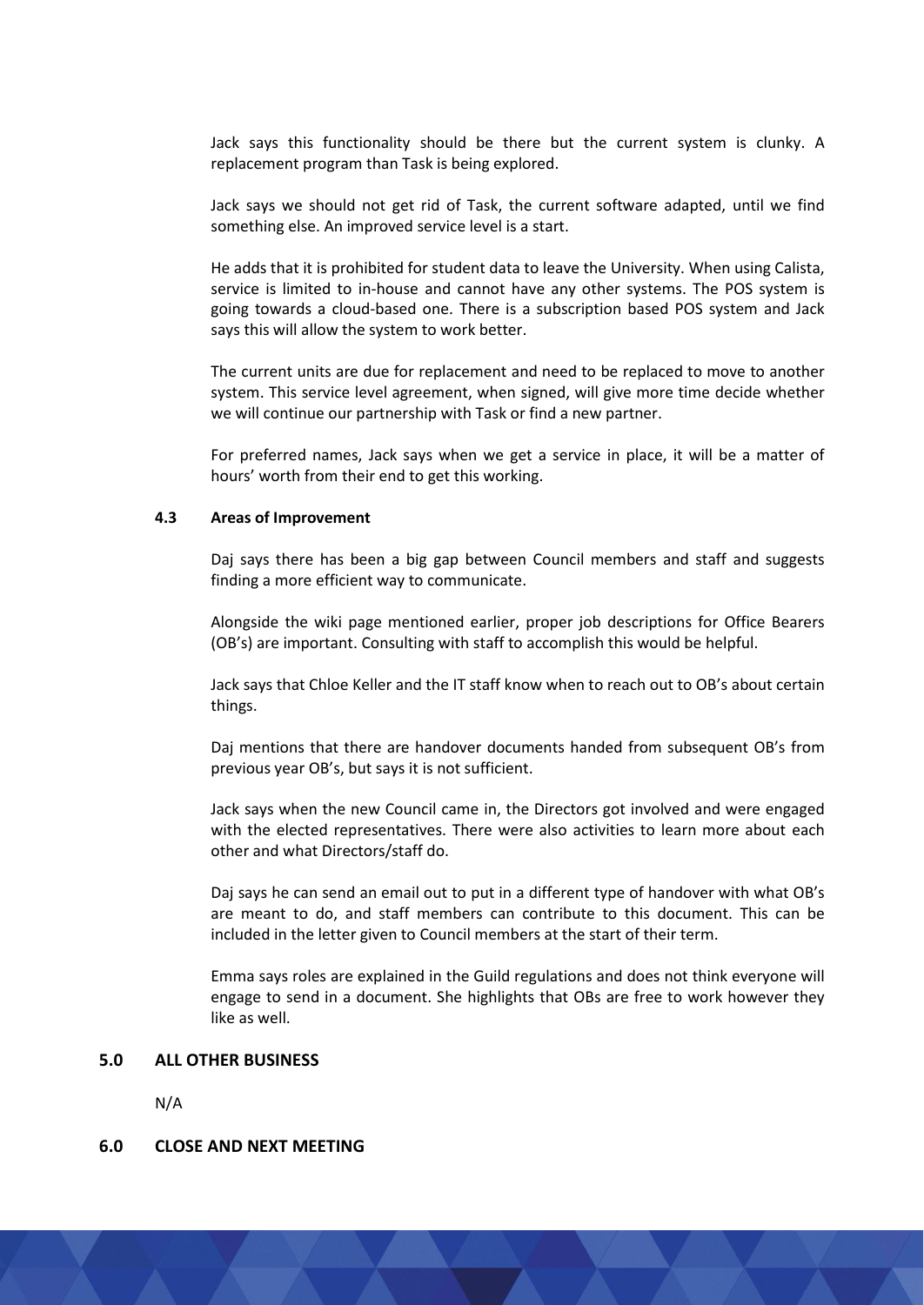Meeting finished at 2:13 PM.

The next Corporate Services Committee Meeting will be held on Thursday 8 July in Meeting Room 1. Please send apologies to the Chair at least 48 hours prior to the meeting.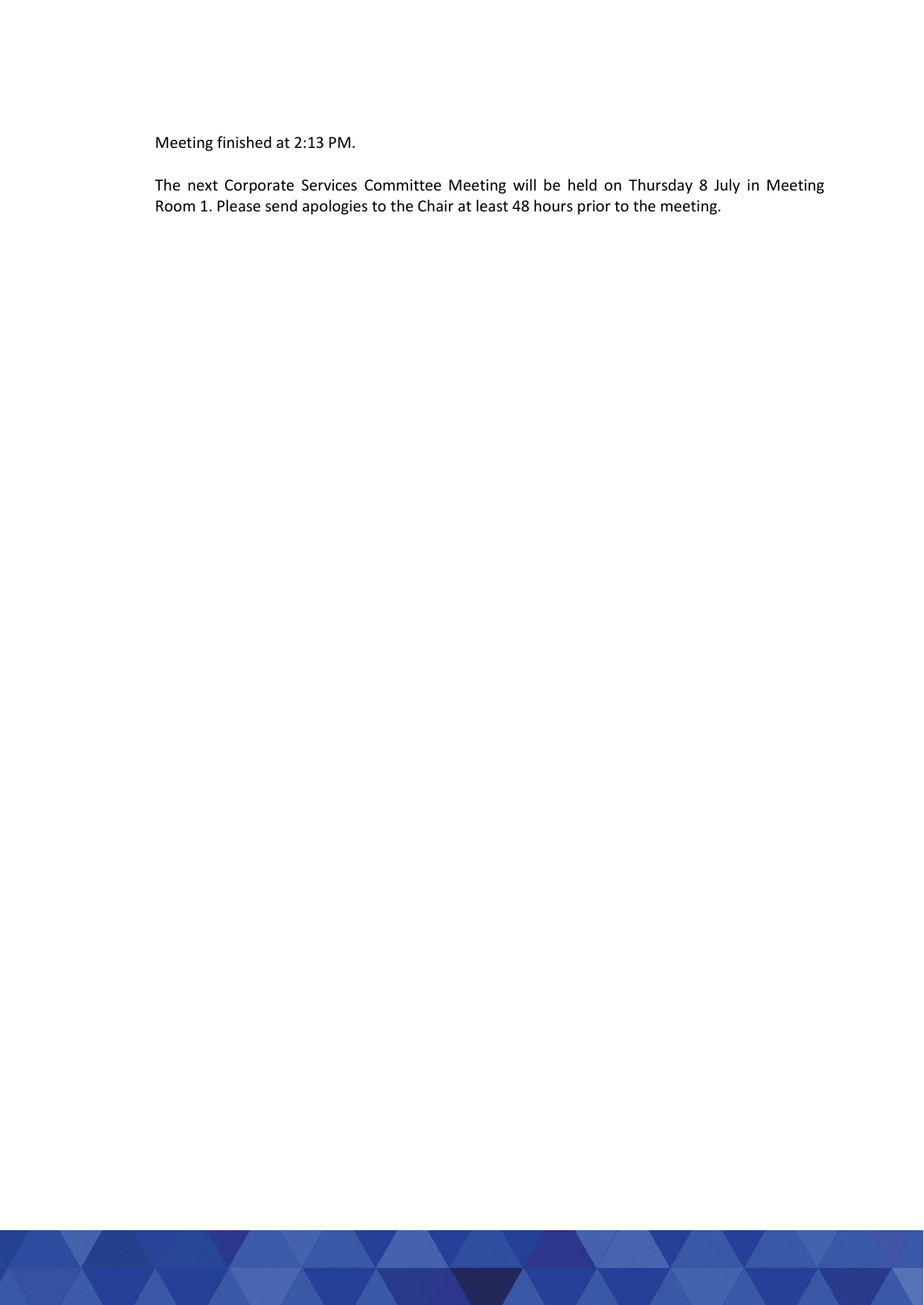

**Voting Members:** William Norrish (WN), Emma Mezger (EM), Adam Elyousef (AE), Jameson Thompson (JT), Lucinda Thai-Le Tran (LT), Jordan Colgan (JC)

## **Non-voting/Co-opted Members:**

**Staff:** Mutya Maraginot-Joseph (MMJ), Jack Spagnuolo (JS), Kelvin Lee (KL), Melissa Stuart (MS), Elaine Yan (EY)

# **1.0 WELCOME AND OPENING**

# **Apologies:** Lucinda Thai-Le Tran, Jordan Colgan **Absent:**

Elaine Yan (EY) WN acknowledged the traditional owners of the land on which the Guild operates, the Whadjuk Noongar people in Perth, and the Menang Noongar people in Albany. This land was stolen and never ceded. He acknowledged that they continue to be the custodians of this land, and paid

# **2.0 CONFIRMATION OF PREVIOUS MINUTES**

respects to elder's past, present, and emerging.

Wednesday June  $16<sup>th</sup> 2021$  – Confirmation needed regarding approval in July meeting Thursday July  $8<sup>th</sup>$  2021 – No minutes available, WN to follow up with Elaine

# **3.0 BUSINESS COMPLETED VIA CIRCULAR**

N/A

# **4.0 COMMITTEE BUSINESS**

- **4.1 IT Update**
	- Digital signage solution update
		- o KL says progress has been made around providing digital solutions to advertising, highlighting that the change removes the costs associated with current signage.
		- o KL notes that a rough pricing estimate has been made due to recent availability of external stakeholders.
		- o JC says we are looking at installing 13 display screens around Guild village and other Guild outlets, done in conjunction with the Audio-Visual Unit. He further notes that the implementation of the displays will be a cleaner solution to advertising and creates additional revenue commercially.
		- $\circ$  JC notes that there is future opportunity to expand and implement more screens once we start receiving adequate revenue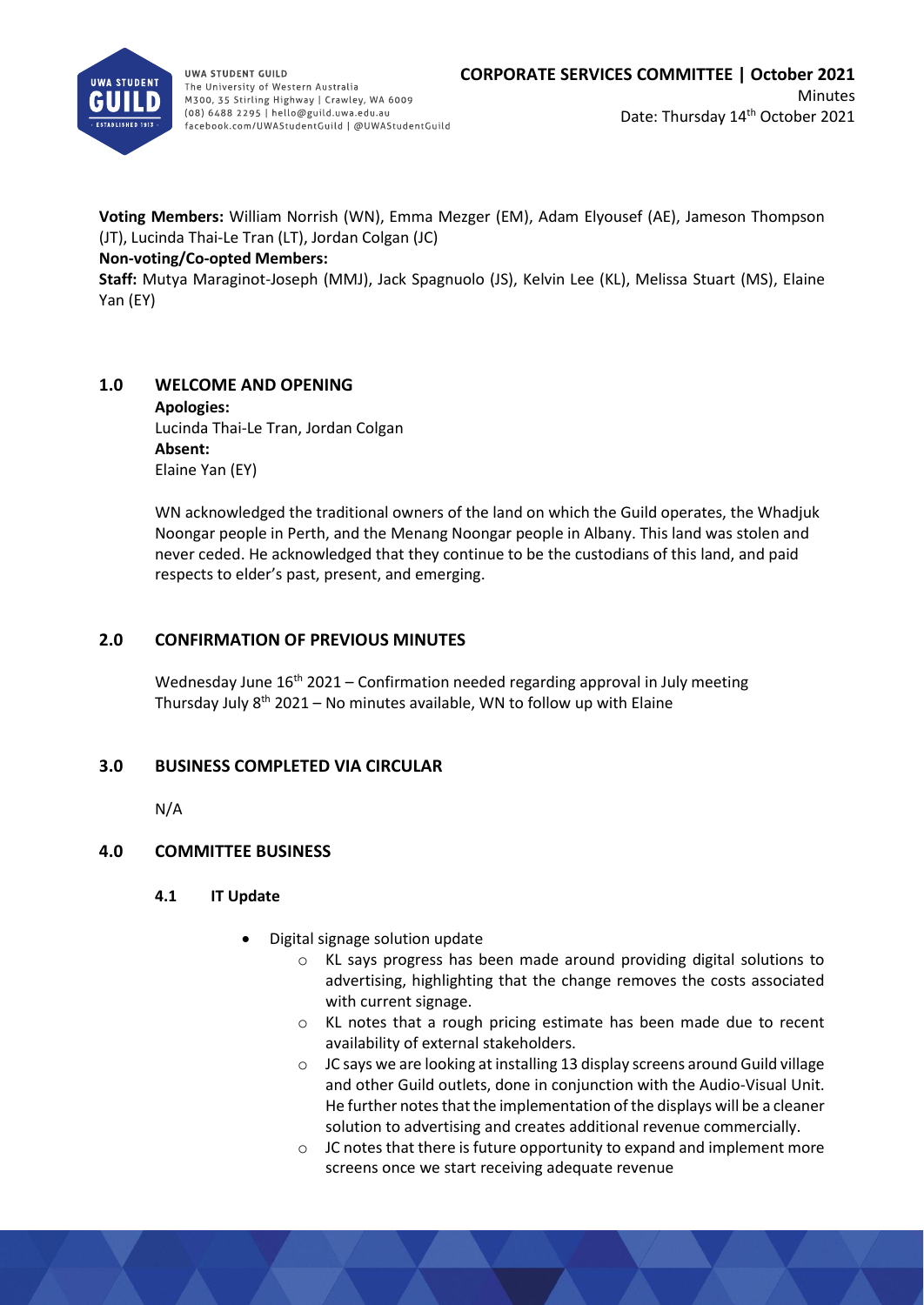- o MMJ questions the costs associated with introducing the screens and how that compares with potential revenue. KL responds saying that installing the screens will cost between \$45-50k based on rough estimates. He says that Caitlin has done figures for revenue to \$9-10k in revenue per year but adds that this figure is estimated to double due to expanded advertising opportunities.
- o MMJ asks about the lifespan of the screens and for clarification on how they will be maintained and who will be responsible for handling advertising. JT responds saying that they have a lifespan of 5 years with a standard 1-year warranty. KT explains that Caitlin will be maintaining advertising, centralising content instead of going through to GSC and having a poster person. He further adds that the Audio-Visual Unit will maintain servicing. MMJ says that maintenance costs should be included in the business case and notes potential to looking into a third party to service.
- o EM raises concerns about students breaking the screens and asks whether they will be placed in areas that can by monitored through CCTV. JT responds saying that most screens will be inside. KL adds that they all will be placed in areas where staff can monitor.
- Computer renewal program transition
	- o KL says he is reviewing current hardware for renewal for next year which will be gone through in the next meeting. EM notes that the incoming President will attend the next meeting.
- IT strategy
	- o Will be discussed in the next meeting.

# **4.2 Finance Update**

- Budget Review and Audit
	- o MMJ says that she will be beginning the budget review next week and will be in contact with EM, WN and the incoming President and General Secretary, working with them throughout this process.
	- o The audit will be done later this year compared to previous years, occurring in December.

# **4.3 Archives Update**

- MMJ notes that MS will be resigning after the next 4 weeks and takes this opportunity to thank MS for her work, noting immense upgrades to archiving since she stepped into the role.
	- o MS says she will be tidying up the archiving room for easy organisation and accessibility for the new person stepping into the position.
- Archiving strategy
	- o MMJ says that we will be discussing archiving strategy at the next meeting, imploring the student representatives to look at forming ideas as she will be doing the same. MS says she would like to meet with the student representatives before the next meeting to discuss these ideas and transitioning services.
- Digitisation of earliest Guild Council book